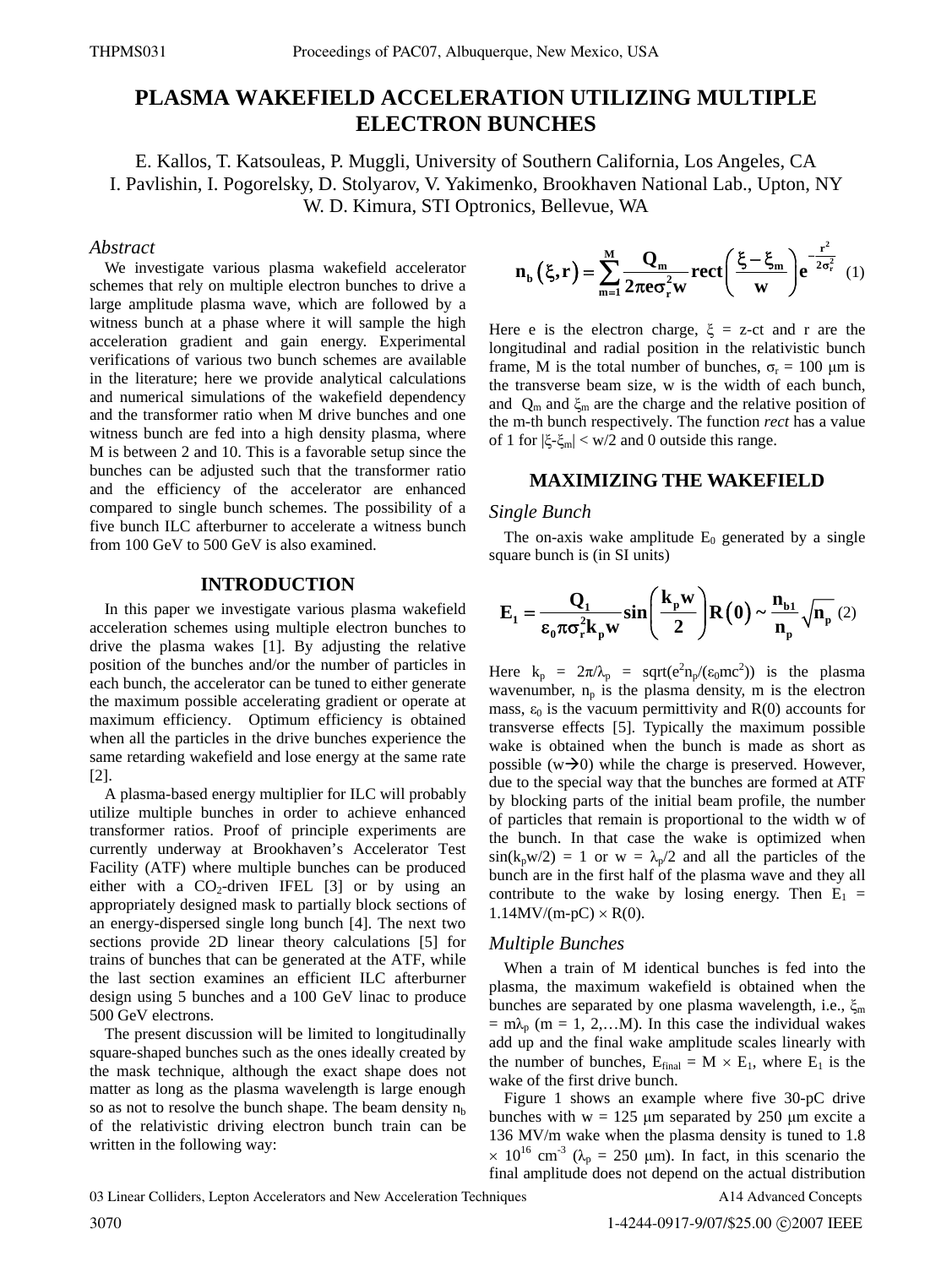

Figure 1: (Max Wakefield Scheme) Bunch distribution for maximum wake generation. A witness bunch  $180^\circ$ out of phase samples the accelerating wakefield.

of the charge among the bunches as long as the total charge of all the bunches remains the same. The accelerating field is then sampled by a trailing witness bunch.

# **MAXIMIZING THE TRANSFORMER RATIO**

A plasma accelerator operated in a maximum wakefield configuration as shown above is inherently inefficient because the trailing bunches transfer their energy to the plasma at a much higher rate than the early bunches since they experience the decelerating wake of every previous bunch, and as a result the maximum energy gain is limited. The efficiency is increased when every bunch experiences the same retarding wake. The transformer ratio, the ratio of the maximum accelerating wake after the beam to the maximum decelerating wake inside the beam, is a measure of the maximum energy gain acquired by a trailing bunch and can be maximized. For the scenario described in the previous section, the transformer ratio approaches its minimum value of 1 as the number of bunches increases, despite the fact that the peak wakefield increases linearly at the same time.

### *Single Bunch*

The transformer ratio of a *single* and *symmetric* bunch has a maximum of 2 when the maximum retarding wake occurs in the center of the bunch [6]. For perfectly square bunches this condition is satisfied when  $k_p w = \pi$  (see Figure 2). For Gaussian bunches this is true when  $k_p \sigma_z =$  $\pi/2$  [7]. This upper limit can be overcome either by using a single asymmetric bunch [8] or by introducing more than one drive bunches. We are going to examine the second approach in more detail.

#### *Multiple Bunches: Ramped Bunch Train*

Using equidistant bunches, the maximum possible transformer ratio can be obtained when the bunches are placed at the accelerating phase of the wakefield (halfinteger plasma wavelengths apart) and at the same time the charge in each bunch is increased so that the wake



Figure 2: (Ramped Bunch Train Scheme) Bunch distribution for maximum transformer ratio. The drive bunches are separated by 1.5 plasma wavelengths.

inside each bunch equals the decelerating wake of the first bunch. This scheme has been demonstrated experimentally in a dielectric wakefield accelerator [2] using the following scenario:

$$
\xi_{m\geq 2} = \xi_1 + m \frac{3\lambda_p}{2}, \, Q_m = \left( \left( m - 1 \right) R_1 + 1 \right) Q_1 \tag{3}
$$

Here  $R_1$  is the transformer ratio of the first bunch. If the above conditions are met, the transformer ratio increases linearly with the number of bunches  $(R = MR_1)$ , while the peak accelerating field is only  $E_{final}=M \times E_1$  (at the expense of the total charge which scales as  $M^2Q_1$  for  $R_1 =$ 2).  $E_1$  is the wake excited by the first bunch. From an energy standpoint, each bunch transfers as much energy to the accelerating wake as the first bunch does, and the rest of its energy is transferred through the plasma to the subsequent bunches to prevent them from decelerating at higher rate. All the bunches then lose energy at the same rate.

Figure 2 shows an example of a case where 4 drive bunches with  $k_p w = \pi$  whose charges scale as 15:45:75:105 pC drive a 110 MV/m wake when they are placed 1.5 plasma wavelengths apart. The wake amplitude is small given the total charge provided, but the transformer ratio is almost quadrupled. Notice that the phase of the wakefield is reset after each drive bunch.

### *Multiple Bunches: Phased Bunch Train*

 Another scenario where the transformer ratio can be enhanced with increasing number of bunches is to use identical bunches with careful positioning. Each bunch needs to be placed at a specific decelerating phase of the wakefield, such that, for a given bunch charge, the total wakefield inside each bunch will be brought exactly to the level of the first drive bunch. Since the wakefield phase will shift when a new bunch is inserted, the relative position of this subsequent bunch needs to be adjusted accordingly. Optimal transformer ratio is obtained when the bunch positions follow [9]: